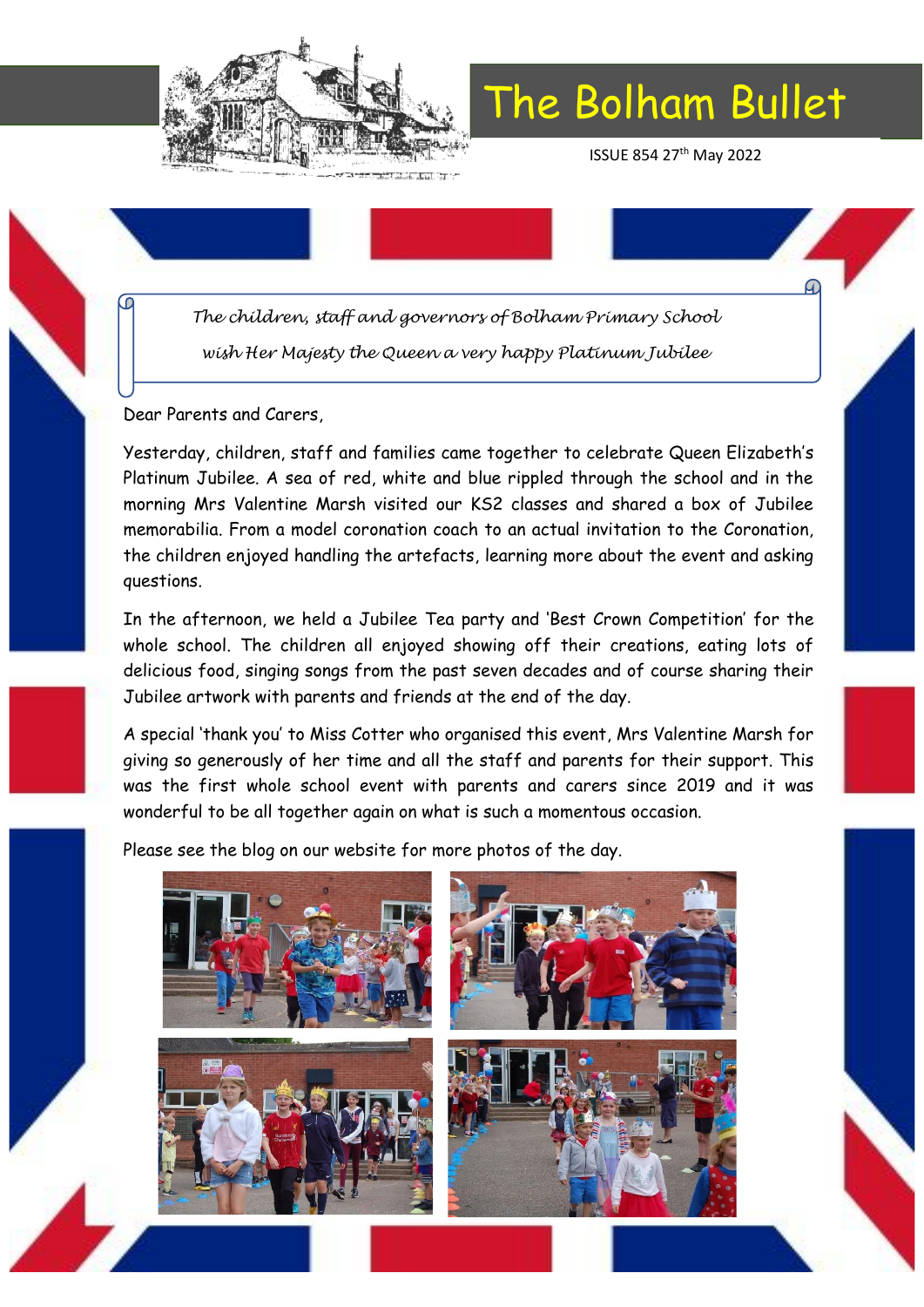

ISSUE 854 27th May 2022





Last week, our Year 5 and 6 girls took part in a fun netball tournament hosted by Blundell's School. The girls were excellent sports ambassadors for the event and clearly had lots of fun. Thank you to Mrs Slade who has given up every Wednesday afternoon to train the girls and for supporting them at the event. Please take time to read Mrs Slade's account of the event later in the Bullet and also learn more about how your girls might become involved in the local Titans netball club and take part in local tournaments.

Congratulations must also go to Hannah Slade, Eve Botting and Isobel Lessiter who came second, out of the eight teams competing, playing for the Titans in a local netball tournament last weekend.

Finally, Class 1 went to Dinosaur World Torquay on Wednesday. This was their first school trip and they were all excellent ambassadors for the school.



'Together we aspire, together we achieve'

Denise Woodgate Headteacher

### **DIARY DATES**

May Half Term - 30<sup>th</sup> May – 3 rd June Non-Pupil Day - 6<sup>th</sup> June **Phonics Screening - 8<sup>th</sup> &** 9<sup>th</sup> June **Class 4 Residential Parents Meeting 3.35pm** – 9 th June **Class 4 Residential** – 15- 17<sup>th</sup> June **Sports' Day 1.30pm start** – 23rd June **Class 3M Residential** – 7- 8<sup>th</sup> July **Reports** - 15<sup>th</sup> July **Year 6 Bikeability -**  $18^{\text{th}}$  **-**19<sup>th</sup> July **Leavers' Show 6pm** – 21st July **Leaver Assembly** – 22nd July 9.15am (Year 6 Parents Only) **End of Summer Term**  $-22<sup>nd</sup>$  July

**REMINDER - MONDAY 6TH JUNE is a NON PUPIL DAY**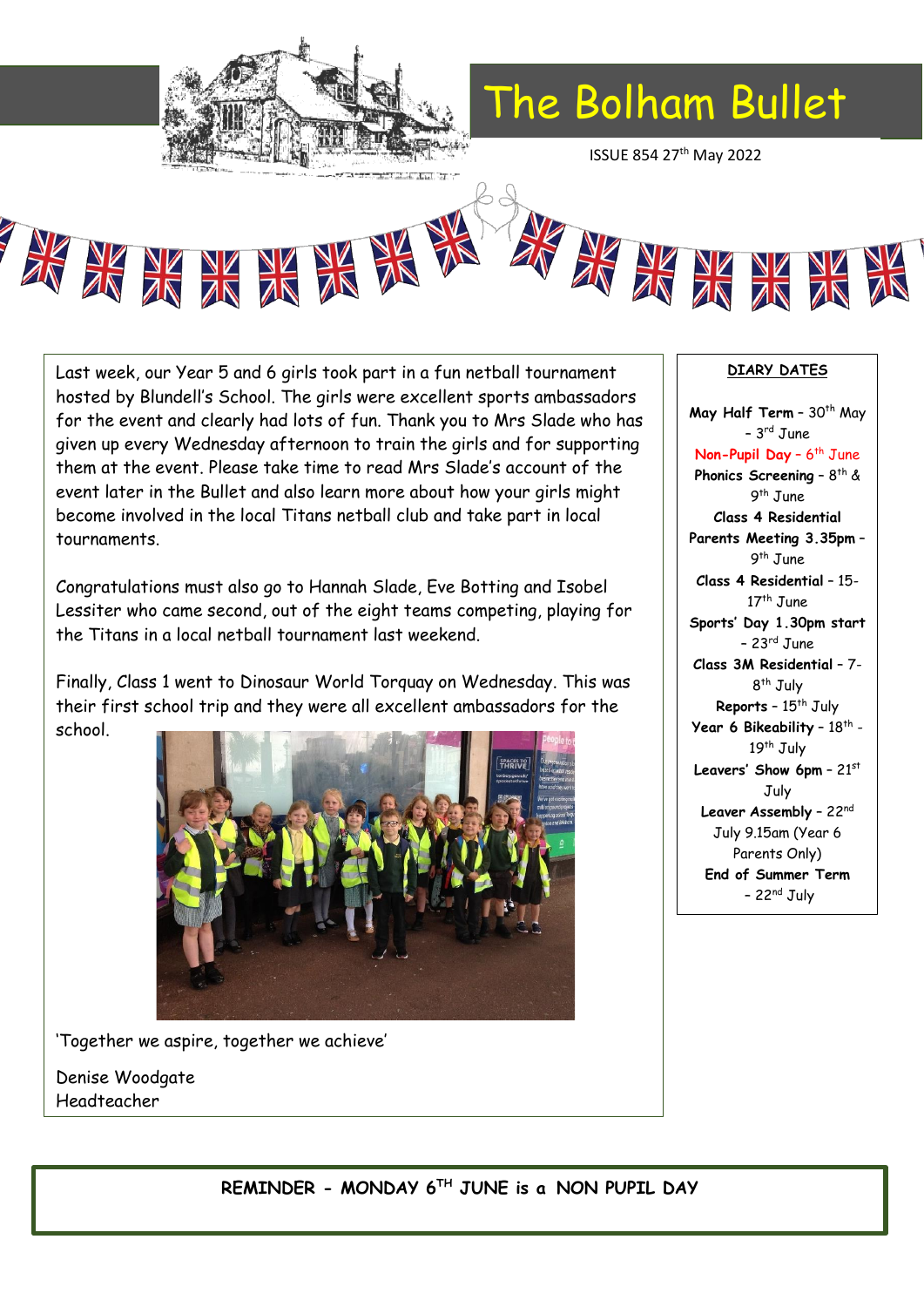

ISSUE 854 27<sup>th</sup> May 2022

#### **LEARNING LEAVES**

#### **CLASS 1**

The whole of Class One for their fantastic behaviour and wonderful representation of Bolham Primary on our first school trip. Amazing!

#### **CLASS 2**

Bobbi Hobbs – Excellent biography of Bear Grylls. Bobbi wrote 2 pages of writing, she thought carefully about what she was writing and has started to edit.

Felix Pickering – Excellent attitude to his writing a Bear Grylls biography. Felix really thinks carefully about what he is writing and edits to improve it.

#### **CLASS 3 (C)**

Lily Warner-Drew – For showing a great attitude to her maths work this week. You are getting really good at explaining your answers.

#### **CLASS 3 (M)**

Ollie Veen – For working so hard on his narrative writing. He has remained completely focussed and has been so driven to do his absolute best. Your writing is progressing beautifully; keep up the good work!

#### **CLASS 4**

Karolina Luczkowska – For her perseverance and concentration in creating an excellent Queen's Jubilee picture using paint and collage.

Jacob Ogilvy – For not giving up with his Jubilee artwork and eventually creating a piece of art he should be proud of.

#### **SPECIAL MENTIONS**

**CLASS 1**

Special mention to the whole class for their jubilee artwork. It looks amazing!

#### **CLASS 2**

Special mention to everyone for giving the Bear Grylls biographies 100% effort. Special mention to Felix Pickering for his impeccable manners this term at lunchtime.

#### **CLASS 3 (C)**

Special mention to Eden Hubery, for modelling behaviour expectations to the rest of the class consistently. You are an asset to the class.

#### **CLASS 3 (M)**

Special mention to Esme Parker for quietly helping her peers with tricky fractions maths learning. Like a real teacher she supported peers through careful questions until they arrived at the answers themselves. Thank you for being brilliant, Esme.

#### **CLASS 4**

Special mention to Liam Gwyther for completing all 3 of his maths SATs papers in one morning. Amazing concentration!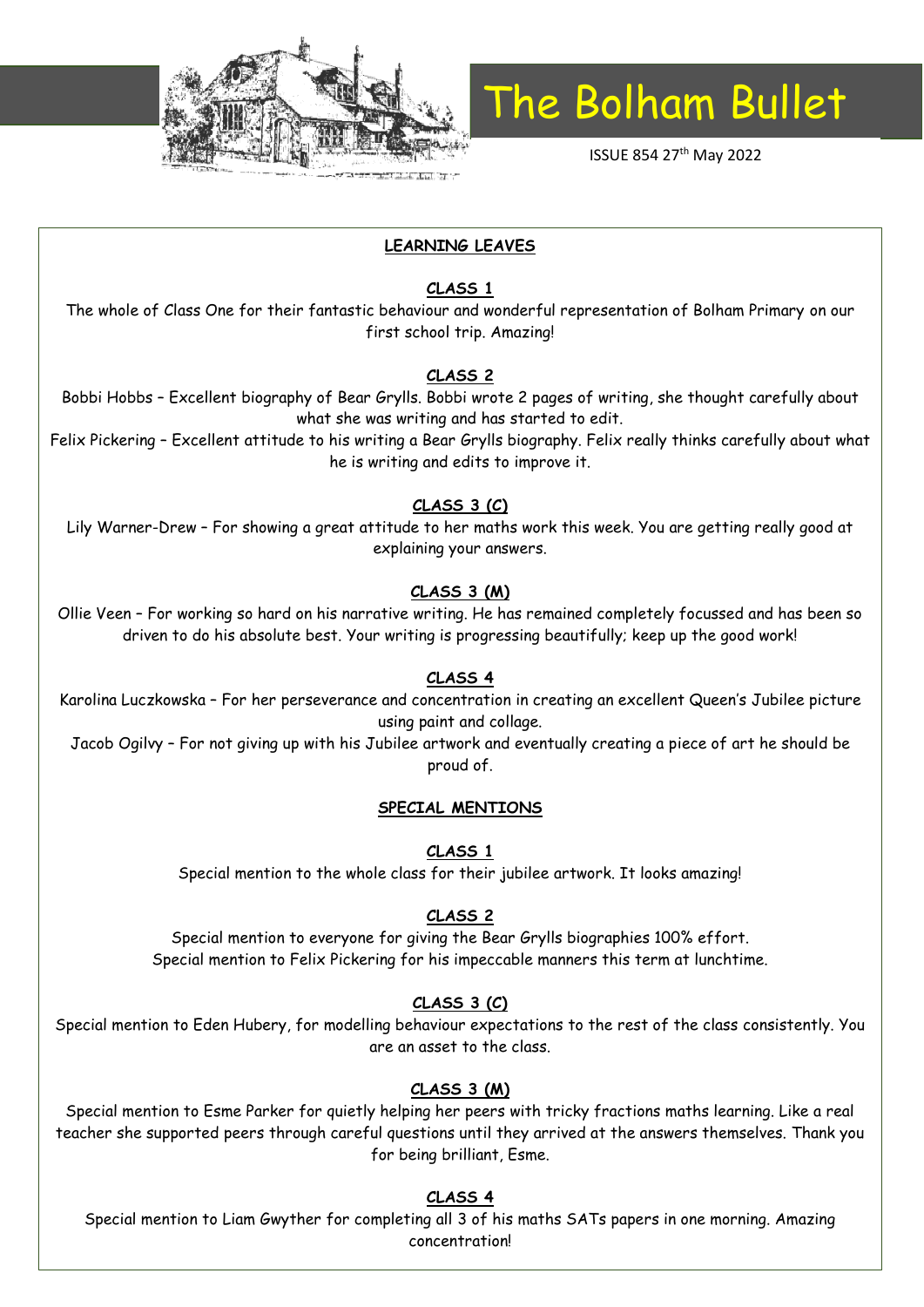

ISSUE 854 27th May 2022

## **THE 99 CLUB**

Congratulations to those children who achieved the following badges this week:

| 5 Club          | 6 Club              | 7 Club         | 8 Club             | 10 Club     |
|-----------------|---------------------|----------------|--------------------|-------------|
| Caleb Hubery    | Max Alexander       | Joseph Withers | Harriet Wych       | Bobbi Hobbs |
| Harley Shelley  |                     |                | Rose Radford       |             |
| Mary Saunders   |                     |                | <b>Emily Guest</b> |             |
|                 |                     |                |                    |             |
|                 |                     |                |                    |             |
| 33 Club         | 55 Club             | 66 Club        | 77 Club            | 88 Club     |
| Jayden Rees     | <b>Bernie Hobbs</b> | Alex Philpott  | Isobel Lessiter    | Ava Johnson |
| Felix Pickering |                     |                |                    |             |
| Alice Parker    |                     |                |                    |             |
|                 |                     |                |                    |             |
|                 |                     |                |                    |             |
|                 |                     |                |                    |             |

### **GOLDEN MILE**

A fantastic final week before half term for Class 1 who have topped all the classes this week for total miles ran. Incredibly hard and determined runners, congratulations to Class 1. Bolham are currently 5<sup>th</sup> on the Golden Mile leader board out of 21 schools!

| KS1                     |
|-------------------------|
| $1^{st}$ Class 1        |
| 2 <sup>nd</sup> Class 2 |

**KS2** 1 st Class 3M 2<sup>nd</sup> Class 4

3 rd Class 3C



Mr Hodge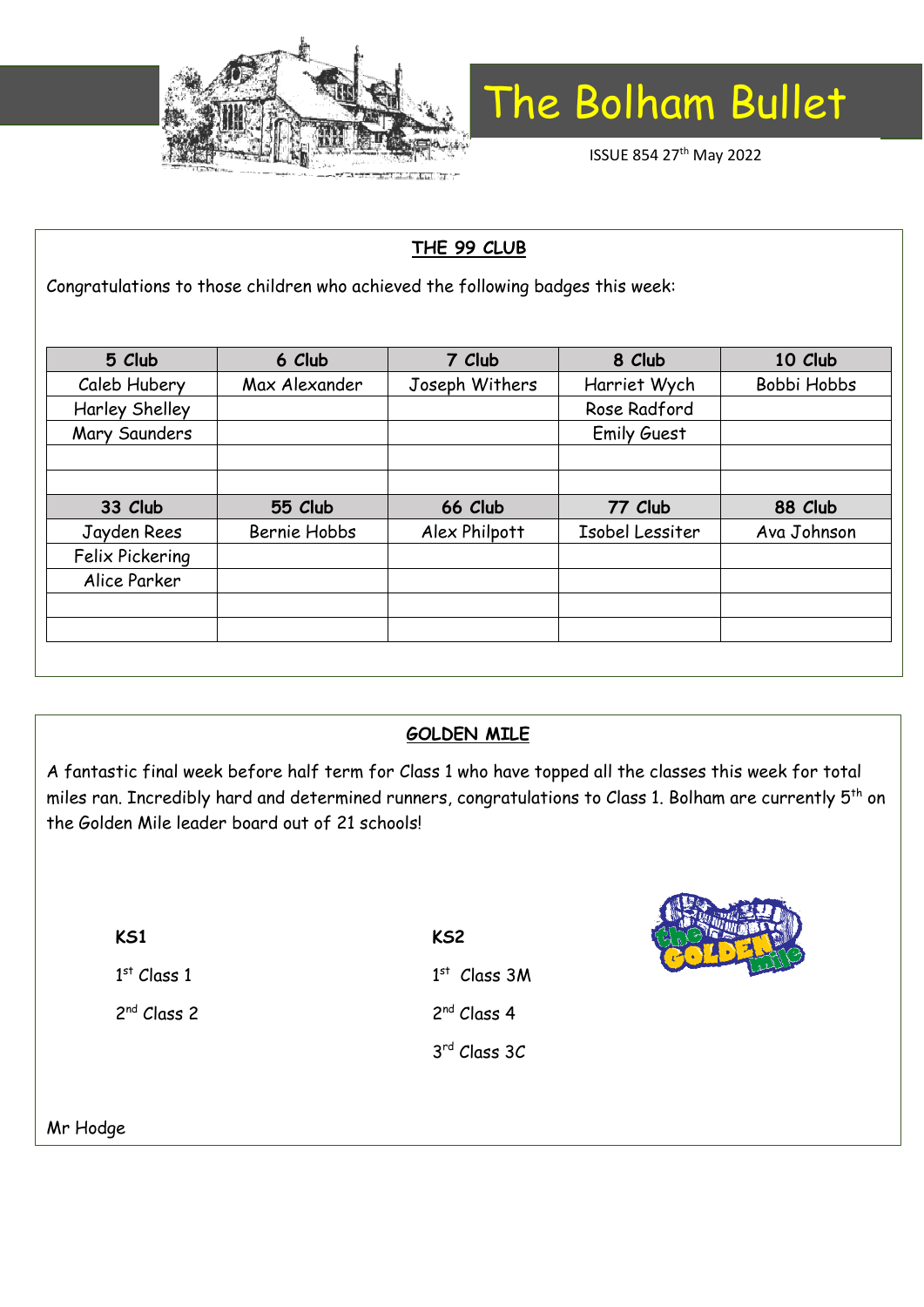

ISSUE 854 27th May 2022

### **BOLHAM NETBALL**

Last Friday the Year 5/6 girls attended a netball festival at Blundell's school with other local schools.

Team Buttercups - Winnie, Beau, Paige, Freya, Sophia, Isabella, Karolina & Bella

Team Phoenix - Eve, Olivia, Lola, Claudia, Isobel, Eva & Hannah

Both teams played 5 games and they both won 4 out of the 5 games!!





Phoenix -Won 4-0, 1-0, 2-0, 7-0, Lost 0-6 Buttercups -Won 3-0, 4-0, 1-0, 8-0, Lost 0-2

All the girls did exceptionally well, showing great teamwork and putting into practice all the skills they've learnt over the last few weeks.

Well done Bolham!

Mrs Slade - Netball coach